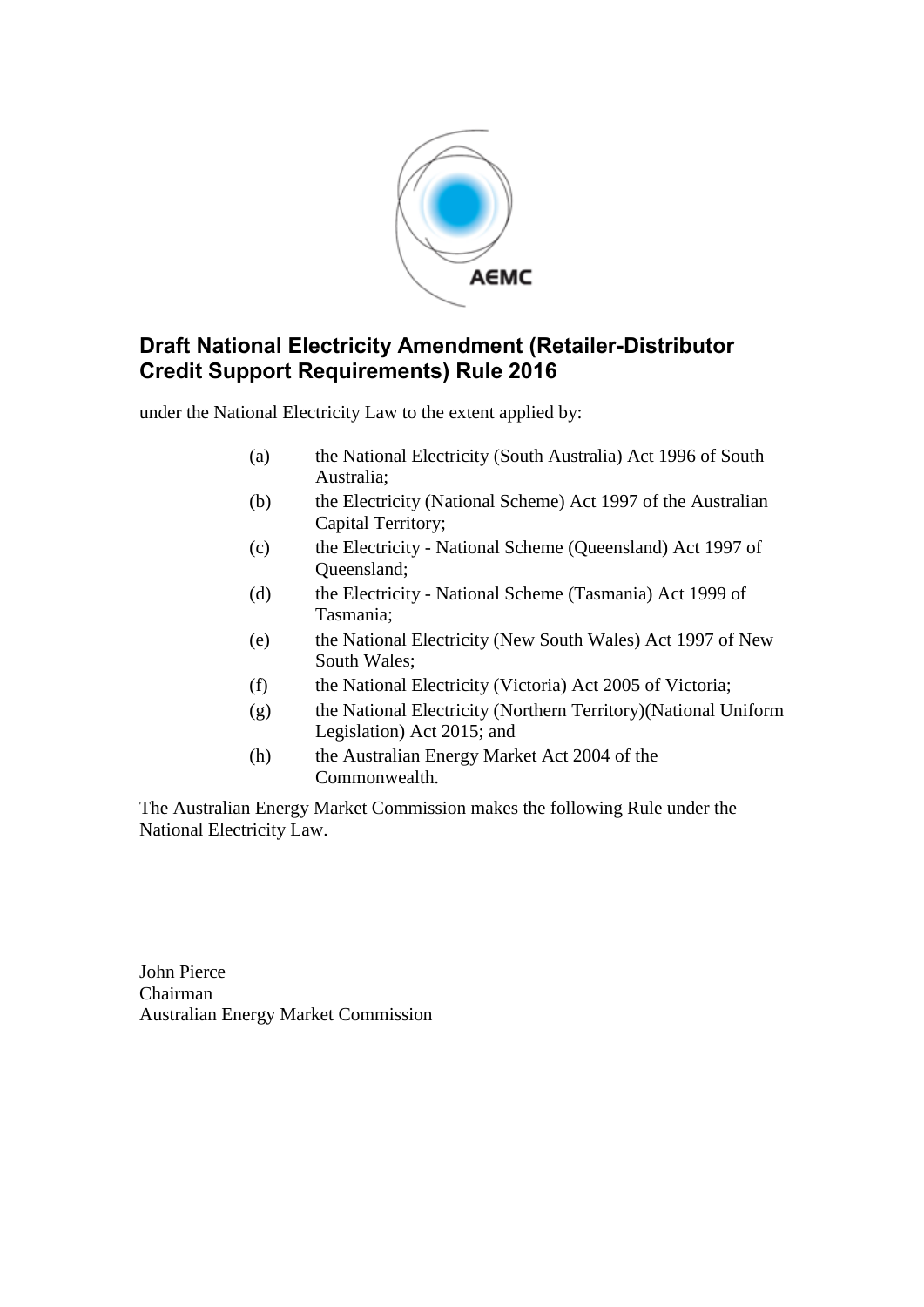# **Draft National Electricity Amendment (Retailer-Distributor Credit Support Requirements) Rule 2016**

### **1 Title of Rule**

This Rule is the *Draft National Electricity Amendment (Retailer-Distributor Credit Support Requirements) Rule 2016*.

### **2 Commencement**

This Rule commences operation on [COMMENCEMENT\_DATE].

# <span id="page-1-0"></span>**3 Amendment of the National Electricity Rules**

The National Electricity Rules are amended as set out in [Schedule 1.](#page-2-0)

### <span id="page-1-1"></span>**4 Amendment of the National Electricity Rules**

The National Electricity Rules are amended as set out in [Schedule 2.](#page-7-0)

# <span id="page-1-2"></span>**5 Savings and Transitional Amendments to the National Electricity Rules**

The National Electricity Rules are amended as set out in [Schedule 3.](#page-9-0)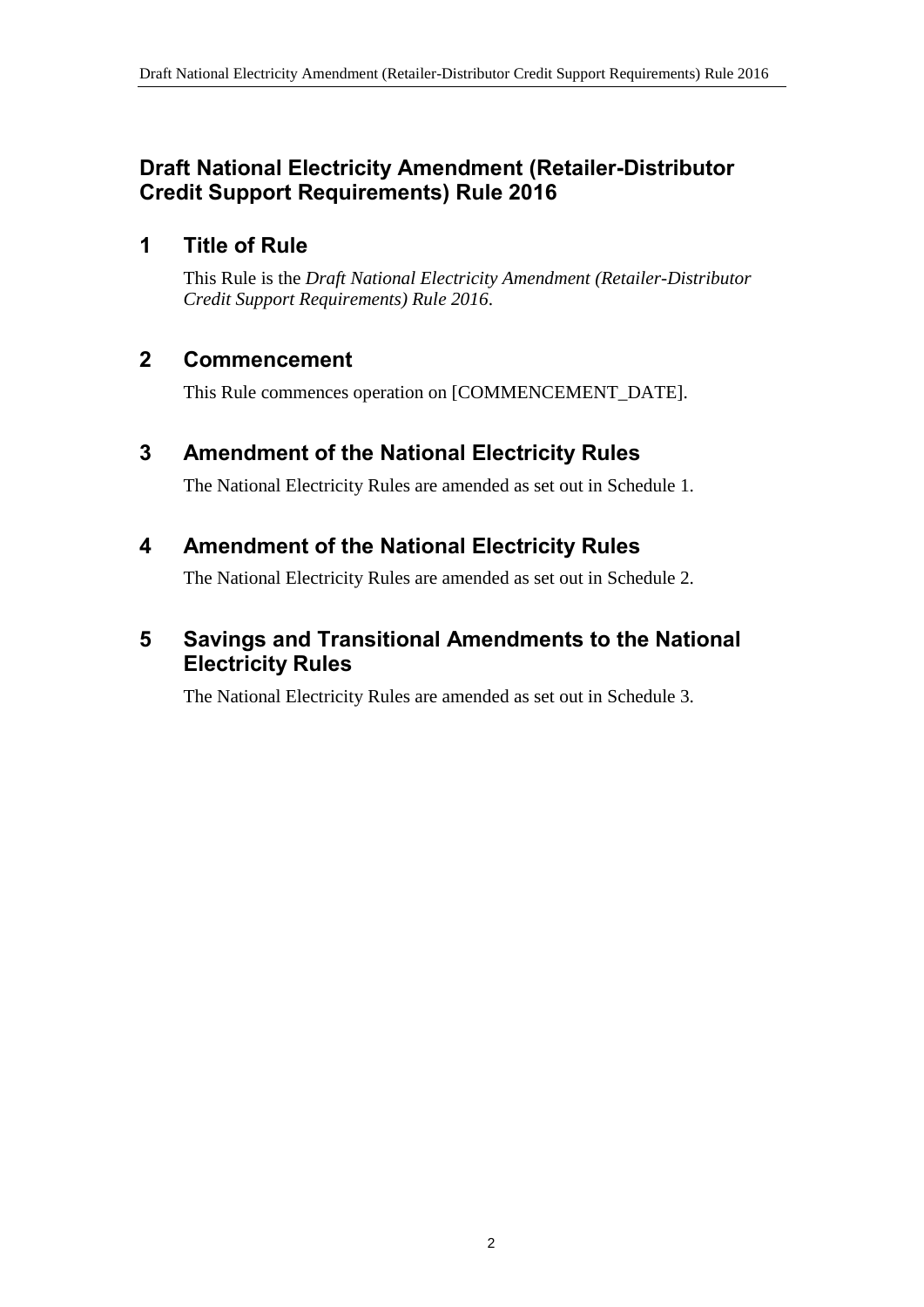# <span id="page-2-0"></span>**Schedule 1 Amendment to the National Electricity Rules**

[\(Clause 3\)](#page-1-0)

# **[1] Clause 6.6.1 Cost pass through**

In clause 6.6.1(l), omit "*retailer* insolvency costs" and substitute "*retailer insolvency costs*".

# **[2] Part B of Chapter 6B Credit support regime**

Omit Part B of Chapter 6B in its entirety and the heading and substitute:

### **Part B Credit support required for late payment**

#### **Note:**

The *credit support* rules set out in Part B are conduct provisions for the purpose of the *NEL*.

# **Division 1 Application and definitions**

### **6B.B1.1 Application of Part B**

This Part B (to be known as the *credit support* **rules**) applies to a *Distribution Network Service Provider* and a *retailer*:

- (a) in respect of *shared customers*;
- (b) in respect of charges for services for which the *retailer* pays the *Distribution Network Service Provider* in arrears in accordance with a *statement of charges* under clause 6B.A2.4.

### **6B.B1.2 Definitions**

In this part:

**date of issue** has the meaning given in clause 6BA1.2.

**default rate** has the meaning given in clause 6B.A1.2.

**due date for payment** has the meaning given in clause 6B.A1.2.

**network charges** has the meaning given in clause 6B.A1.2.

**shared customer** has the meaning given in clause 6B.A1.2.

**statement of charges**—see clause 6B.A2.4.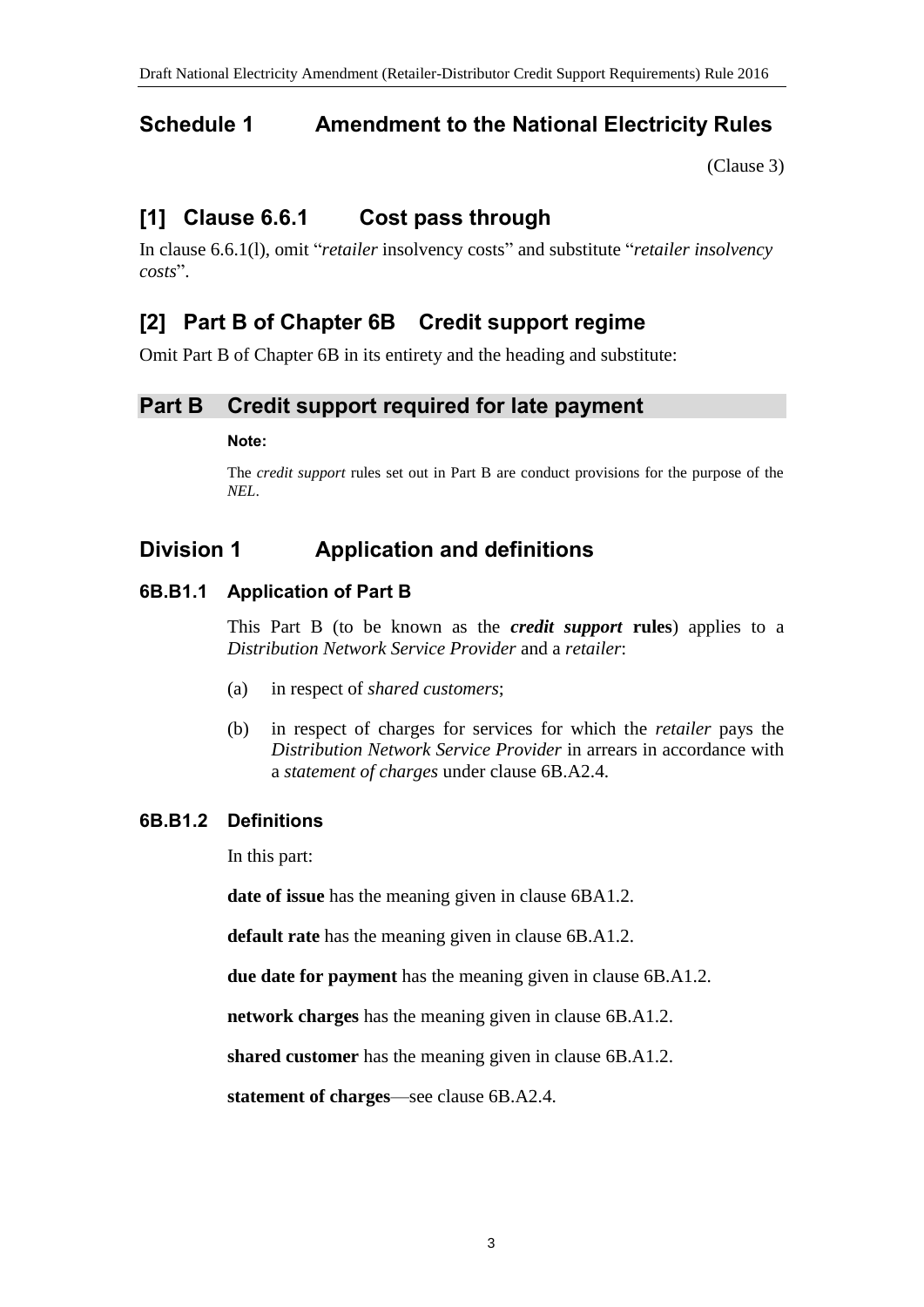### **Division 2 Requirements for credit support**

#### **6B.B2.1 Distribution Network Service Provider may require credit support in limited circumstances**

- (a) A *Distribution Network Service Provider* may only require a *retailer* to provide *credit support* if within the previous 12 *month*s, the *retailer* has failed to pay in full:
	- (1) the charges contained in 3 *statements of charges* by the *due date for payment*; or
	- (2) the charges contained in 2 consecutive *statements of charges* by the *due date for payment*; or
	- (3) the charges contained in 1 *statement of charges* within 25 *business days* of the *due date for payment*.

and then only in accordance with the *credit support* rules.

- (b) A *Distribution Network Service Provider* may only require a *retailer* to provide *credit support* up to an amount equal to the charges contained in the most recent *statement of charges* that gave rise to the requirement for the *retailer* to provide *credit support* under clause 6B.B2.1.
- (c) If a *retailer* fails to pay charges contained in a *statement of charges*, but the charges are disputed, and the *retailer* has complied with the requirements of clause 6B.A3.3 in respect of the dispute, the *retailer* will not be considered in default in payment of the disputed charges and the *Distribution Network Service Provider* will not be entitled to require the *retailer* to provide *credit support*.

# **Division 3 Provision of credit support by retailers**

### **6B.B3.1 Retailer to provide credit support**

- (a) A *retailer* must, on request by a *Distribution Network Service Provider*, under clause *6B.B.2.1* provide *credit support* to a *Distribution Network Service Provider* in accordance with the *credit support* rules.
- (b) The *credit support* provided by a *retailer* must be:
	- (1) for an amount requested by the *Distribution Network Service Provider*, not exceeding an amount equal to the charges contained in the most recent *statement of charges* that gave rise to the requirement for the *retailer* to provide *credit support* under clause 6B.B2.1; and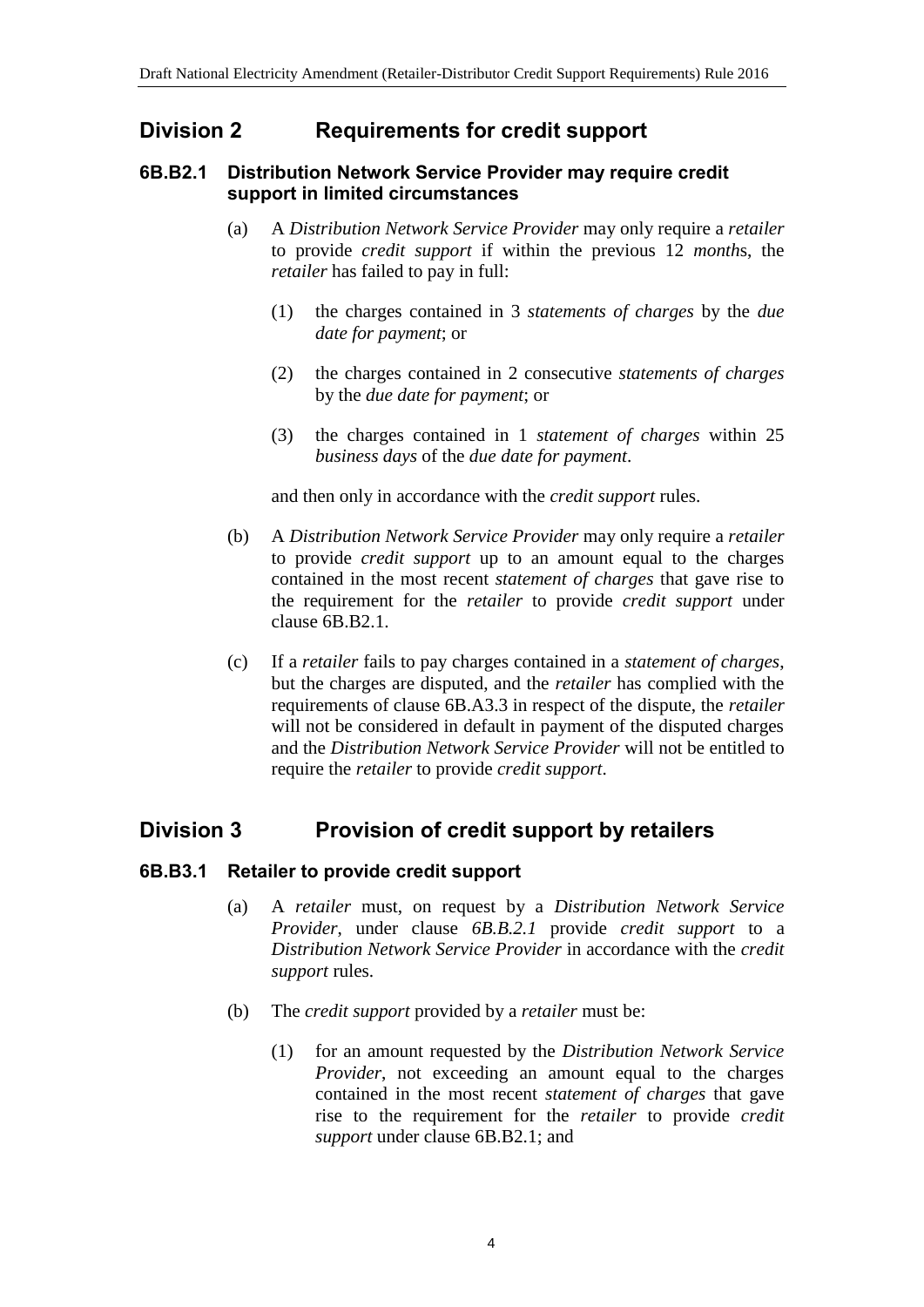- (2) provided within 5 *business days* of the *Distribution Network Service Provider*'s request; and
- (3) an acceptable form of *credit support* in favour of the *Distribution Network Service Provider* (see clause 6B.B3.2).
- (c) A *retailer* must ensure that at all times the aggregate undrawn amount of the *credit support* is not less than the amount requested by a *Distribution Network Service Provider* in accordance with clause 6B.B2.1.

#### **6B.B3.2 Acceptable form of credit support**

- (a) A *retailer* required to provide *credit support* under these *Rules* must provide the *credit support* in an acceptable form.
- (b) An acceptable form of *credit support* is:
	- (1) a form of *credit support* that the *retailer* agrees to provide, and the *Distribution Network Service Provider* agrees to accept; or
	- (2) an undertaking:
		- (i) substantially in the form set out in Schedule 6B.1; and
		- (ii) issued by a financial institution acceptable to the *Distribution Network Service Provider*.

### **Division 4 Other Rules relating to credit support**

#### **6B.B4.1 Application of credit support**

- (a) A *Distribution Network Service Provider* may only apply or draw on the *credit support* if:
	- (1) the *Distribution Network Service Provider* has given not less than 3 *business days*' notice to a *retailer* that it intends to apply or draw on the *credit support* in respect of an amount due and payable by the *retailer* to the *Distribution Network Service Provider*, and that amount remains *outstanding*; and
	- (2) there is no unresolved dispute under clause 6B.A3.3 about the *retailer*'s liability to pay that amount.

#### **6B.B4.2 Return of credit support**

- $(a)$  If:
	- (1) a *Distribution Network Service Provider* and a *retailer* no longer have any *shared customers*; or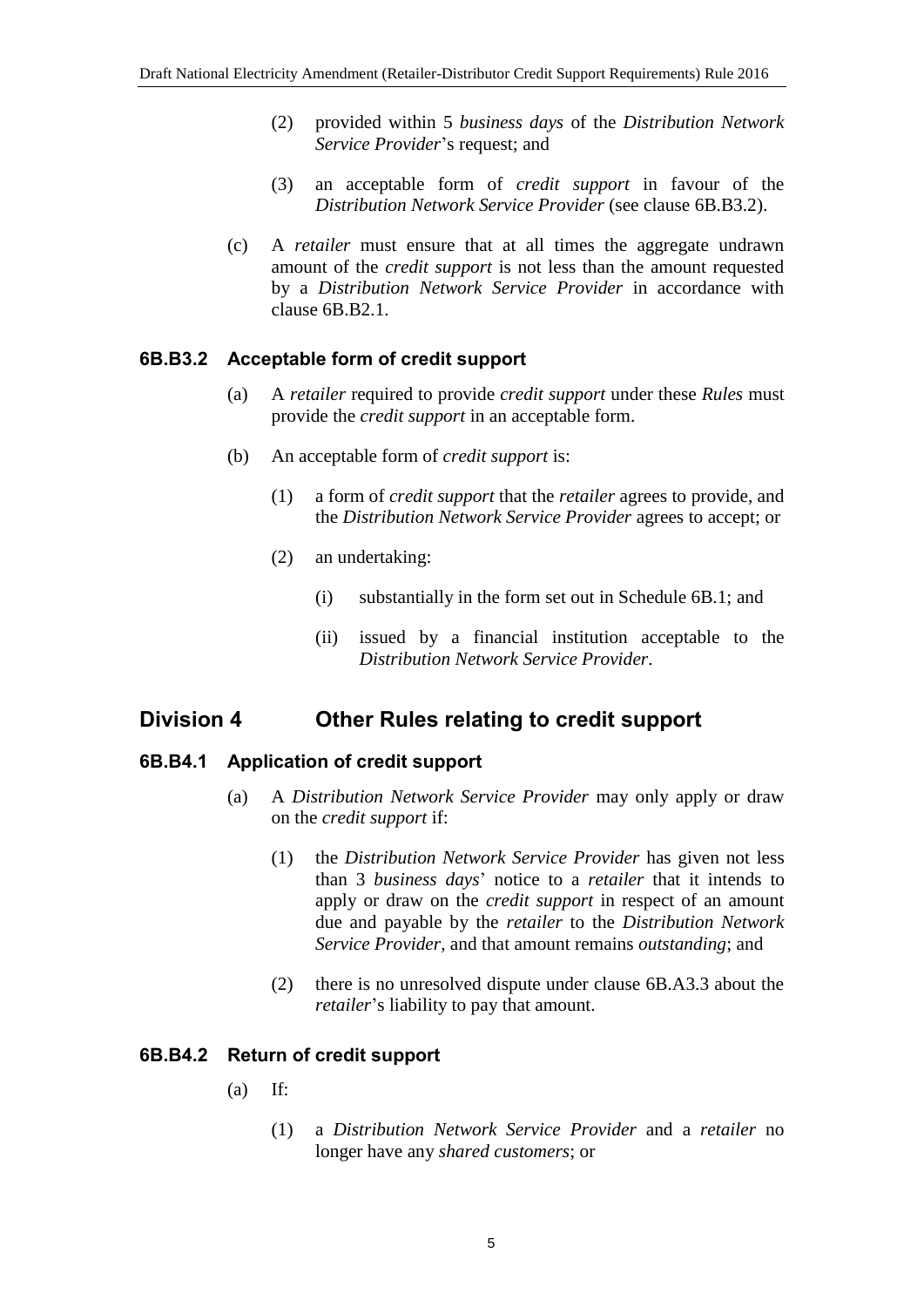(2) in the 12 *months* since the *credit support* was provided, the *retailer* has paid in full the charges contained in each *statement of charges* issued in that 12 *month* period by the due date for payment,

the *Distribution Network Service Provider* must pay, cancel or return to a *retailer* as appropriate, any balance of *credit support outstanding* after payment of all amounts owing by the *retailer* to the *Distribution Network Service Provider*.

#### **6B.B4.3 Other retailer obligations**

- (a) A *retailer* must not take any steps to restrain (by injunction or otherwise):
	- (1) an issuer of *credit support* from paying out, or otherwise satisfying, a claim properly made by the *Distribution Network Service Provider* under the terms of the *credit support*; or
	- (2) the *Distribution Network Service Provider* from making a claim on the *credit support* in accordance with the *credit support rules*; or
	- (3) the *Distribution Network Service Provider* using the money obtained by calling on the *credit support*.
- (b) A *Distribution Network Service Provider* may disclose to its financiers, the *AER* or *AEMO* that it has required or called on *credit support* provided by the *retailer* under the *credit support rules*.

# **Schedule 6B.1 Prescribed form of unconditional undertaking for credit support**

(Clause 6B.B3.2)

In this deed:

- (a) ABC Ltd (ACN … … …) is the *retailer*; and
- (b) DEF Ltd (ACN … … …) is the *Distribution Network Service Provider*; and
- (c) GHI Ltd  $(ACN ... ... )$  is the Financial Institution.

The Financial Institution unconditionally undertakes to pay, on demand by the *Distribution Network Service Provider*, to the *Distribution Network Service Provider* any sum or sums up to a maximum aggregate of \$............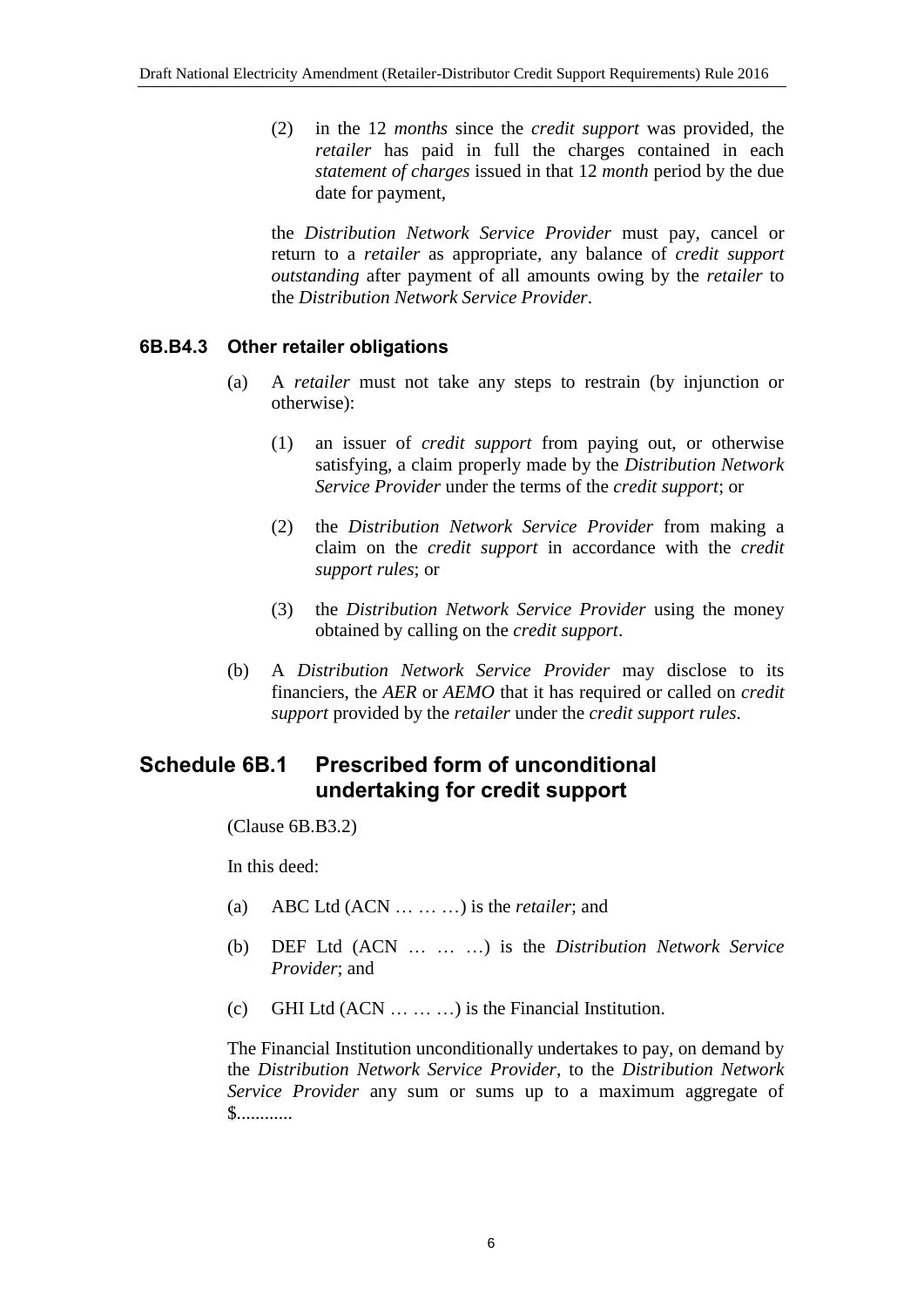The payment or payments are to be made forthwith and unconditionally, without reference to the retailer, and despite any instruction from the retailer not to make the payment or payments.

A demand for payment under this deed is to be made on behalf of the *Distribution Network Service Provider* by ........................[*name of person authorised to act on behalf of the Distribution Network Service Provider*]

This deed is terminated if:

- (a) the *Distribution Network Service Provider* notifies the Financial Institution that it no longer requires the Financial Institution's undertaking; or
- (b) the Financial Institution pays to the *Distribution Network Service Provider* a sum or sums amounting to its maximum aggregate liability under this deed; or
- (c) the parties agree to terminate it.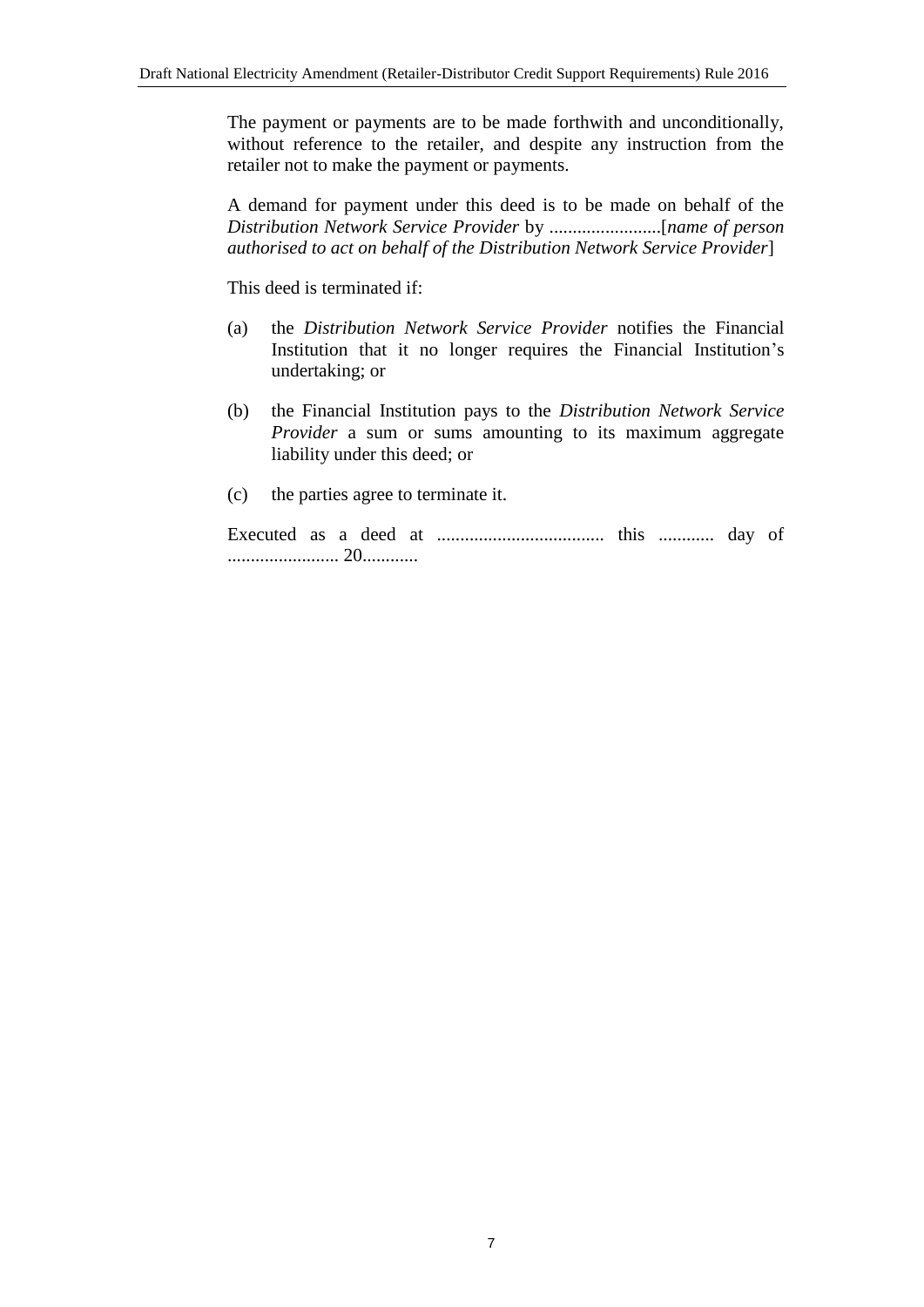# <span id="page-7-0"></span>**Schedule 2 Amendment to the National Electricity Rules**

[\(Clause 4\)](#page-1-1)

# **[1] Chapter 10 New Definitions**

In Chapter 10, insert the following definitions in alphabetical order:

#### *retailer insolvency costs*

For a *Distribution Network Service Provider*:

- (a) *billed but unpaid charges*;
- (b) the actual amount of unbilled *network charges* accrued by a *failed retailer*; and
- (c) other costs that the *Distribution Network Service Provider* has incurred or is likely to incur as a result of a *retailer insolvency event*.

#### *failed retailer*

Has the meaning given in the *National Energy Retail Law*.

#### *billed but unpaid charges*

means, in respect of a *Distribution Network Service Provider*, *network charges* that have been billed to a *failed retailer* by the *Distribution Network Service Provider*, but that the *failed retailer* has not yet paid (whether before or after the relevant due date for payment).

# **[2] Chapter 10 Substituted definitions**

In chapter 10, substitute the following definitions:

#### *materially*

For the purposes of the application of clause 6.6.1, an event results in a *Distribution Network Service Provider* incurring materially higher or materially lower costs if the change in costs (as opposed to the revenue impact) that the *Distribution Network Service Provider* has incurred and is likely to incur in any *regulatory year* of a *regulatory control period*, as a result of that event, exceeds 1% of the *annual revenue requirement* for the *Distribution Network Service Provider* for that *regulatory year*.

For the purposes of the application of clause 6A.7.3, an event (other than a *network support event*) results in a *Transmission Network Service Provider* incurring materially higher or materially lower costs if the change in costs (as opposed to the revenue impact) that the *Transmission Network Service Provider* has incurred and is likely to incur in any *regulatory year* of a *regulatory control period*, as a result of that event,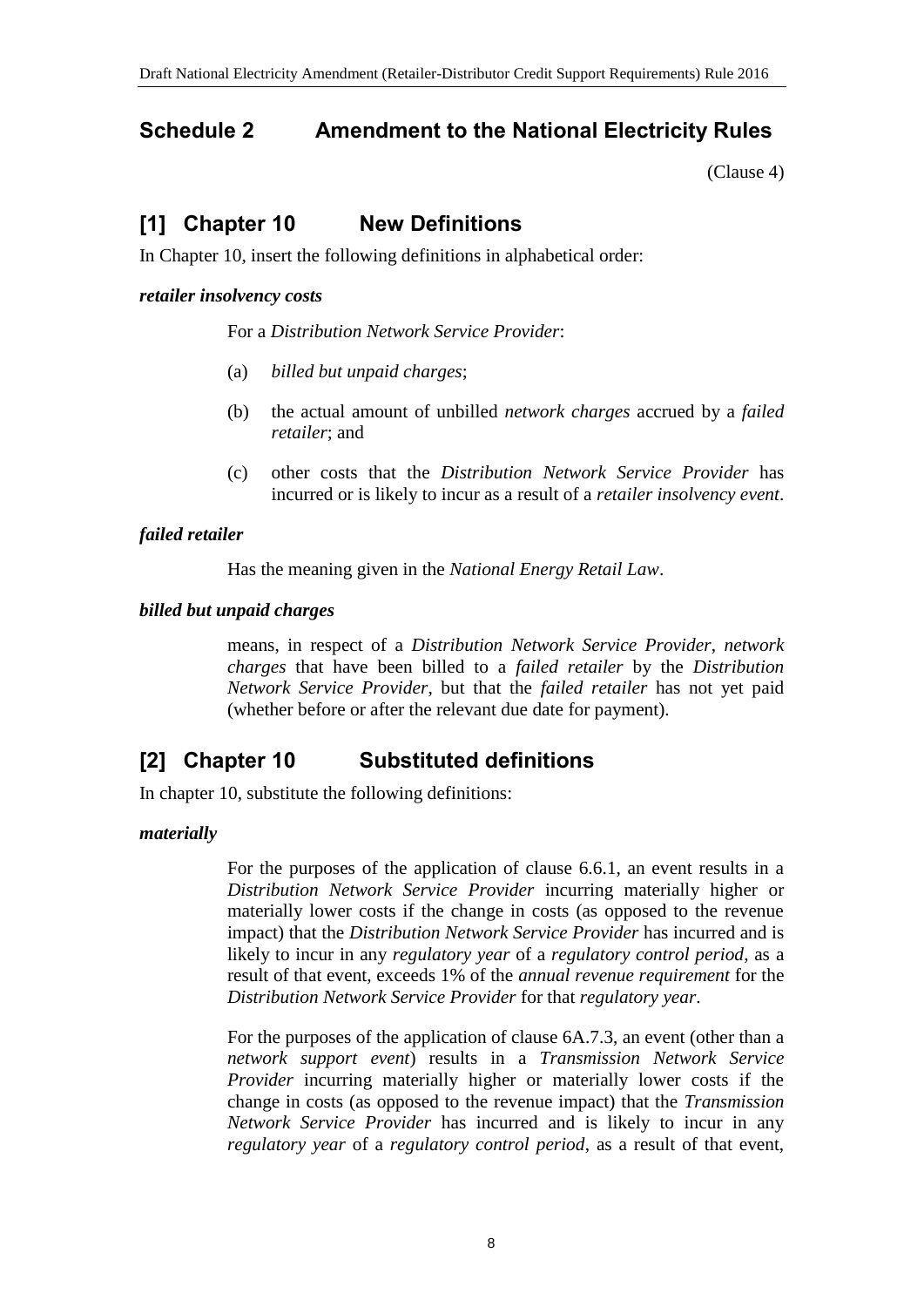exceeds 1% of the *maximum allowed revenue* for the *Transmission Network Service Provider* for that *regulatory year*.

In other contexts, the word has its ordinary meaning.

#### *positive change event*

For a *Distribution Network Service Provider*:

- (a) a *pass through event*, other than a *retailer insolvency event*, which entails the *Distribution Network Service Provider* incurring *materially* higher costs in providing *direct control services* than it would have incurred but for that event, but does not include a *contingent project* or an associated *trigger event*; or
- (b) a *retailer insolvency event*.

For a *Transmission Network Service Provider*, a *pass through event* which entails the *Transmission Network Service Provider* incurring *materially* higher costs in providing *prescribed transmission services* than it would have incurred but for that event, but does not include a *contingent project* or an associated *trigger event*.

# **[3] Chapter 10 Omitted definitions**

In chapter 10, omit the following definitions: "*credit allowance*", "*network charges liability* (*or NCL*)" and "*required credit support amount*"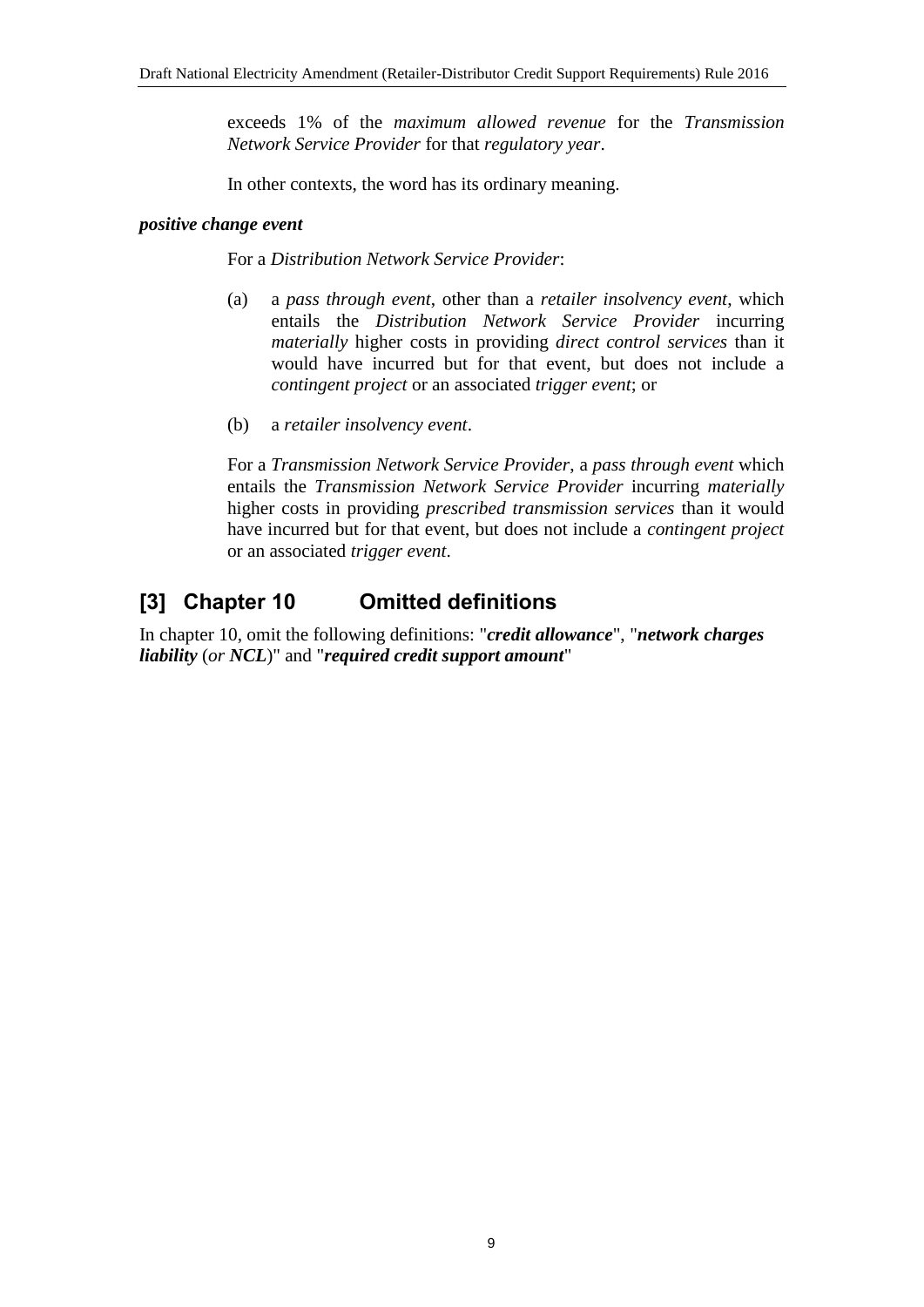### <span id="page-9-0"></span>**Schedule 3 Savings and Transitional Amendments to the National Electricity Rules**

[\(Clause 5\)](#page-1-2)

# **[1] Chapter 11 New Part [xxx]**

In Chapter 11, after Part [xxx], insert:

### **Part [xxx] Retailer-Distributor Credit Support Requirements**

### **11.[xx] Rules consequent on the making of the National Electricity Amendment (Retailer Distributor Credit Support Requirements) Rule 2016**

#### **11.[xx].1 Definitions**

for the purposes of this rule 11.[xx]:

**Amending Rule** means the National Electricity Amendment (Retailer Distributor Credit Support Requirements) Rule 2016.

**effective date** means [insert date which is the Commencement Date of Schedules 1, 2 and 3 of the Amending Rule].

**new Chapter 6B** means Chapter 6B of the *Rules* and all related definitions in the *Rules* as in force on and from the effective date.

**old chapter 6B** means Chapter 6B of the *Rules* and all related definitions in the *Rules* as in force immediately before the effective date.

### **11.[xx].2 Continued operation of old Chapter 6B**

The *credit support* rules in old Chapter 6B continue to apply to any *credit support* held by a *Distribution Network Service Provider* immediately before the effective date.

#### **11.[xx].3 Interaction with Chapter 6**

- (a) For the purposes of subclause 6.6.1(6)(iii)(A) of the *Rules*, *credit support* means where the context requires:
	- (1) any *credit support* held by a *Distribution Network Service Provider* under the old Chapter 6B; and/or
	- (2) any *credit support* held by a *Distribution Network Service Provider* under new Chapter 6B.